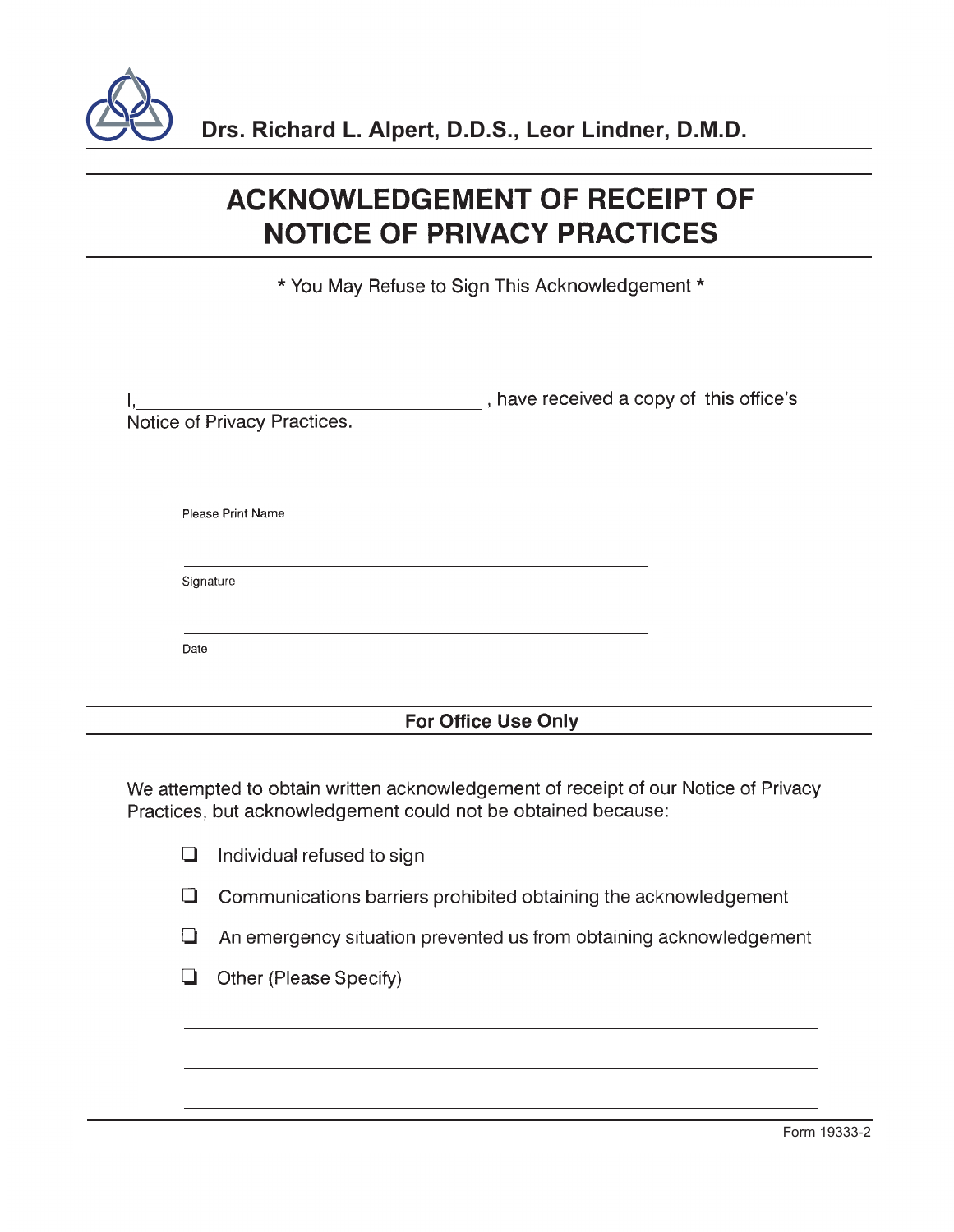

# **NOTICE OF PRIVACY PRACTICES**

#### **THlS NOTICE DESCRIBES HOW HEALTH INFORMATION ABOUT YOU MAY BE USED AND DISCLOSED AND HOW YOU CAN GET ACCESS TO THlS INFORMATION. PLEASE REVIEW IT CAREFULLY. THE PRIVACY OF YOUR HEALTH INFORMATION IS IMPORTANT TO US.**

### **OUR LEGAL DUTY**

We are required by applicable federal and state law to maintain the privacy of your health information. We are also required to give you this Notice about our privacy practices, our legal duties, and your rights concerning your health information. We must follow the privacy practices that are described in this Notice while it is in effect. This Notice takes effect April 14, 2003, and will remain in effect until we replace it.

We reserve the right to change our privacy practices and the terms of this Notice at any time, provided such changes are permitted by applicable law. We reserve the right to make the changes in our privacy practices and the new terms of our Notice effective for all health information that we maintain, including health information we created or received before we made the changes. Before we make a significant change in our privacy practices, we will change this Notice and make the new Notice available upon request.

You may request a copy of our Notice at any time. For more information about our privacy practices, or for additional copies of this Notice, please contact us using the information listed at the end of this Notice.

### **USES AND DISCLOSURES OF HEALTH INFORMATION**

We use and disclose health information about you for treatment, payment, and healthcare operations. For example:

**Treatment:** We may use or disclose your health information to a physician or other healthcare provider providing treatment to you.

**Payment:** We may use and disclose your health information to obtain payment for services we provide to you.

**Healthcare Operations:** We may use and disclose your health information in connection with our healthcare operations. Healthcare operations include quality assessment and improvement activities, reviewing the competence or qualifications of healthcare professionals, evaluating practitioner and provider performance, conducting training programs, accreditation, certification, licensing or credentialing activities.

**Your Authorization:** In addition to our use of your health information for treatment, payment or healthcare operations, you may give us written authorization to use your health information or to disclose it to anyone for any purpose. If you give us an authorization, you may revoke it in writing at any time. Your revocation will not affect any use or disclosures permitted by your authorization while it was in effect. Unless you give us a written authorization, we cannot use or disclose your health information for any reason except those described in this Notice.

**To Your Family and Friends:** We must disclose your health information to you, as described in the Patient Rights section of this Notice. We may disclose your health information to a family member, friend or other person to the extent necessary to help with your healthcare or with payment for your healthcare, but only if you agree that we may do so.

**Persons Involved In Care:** We may use or disclose health information to notify, or assist in the notification of, including identifying or locating, a family member, your personal representative or another person responsible for your care, of your location, your general condition, or death. If you are present, then prior to use or disclosure of your health information, we will provide you with an opportunity to object to such uses or disclosures. In the event of your incapacity or emergency circumstances, we will disclose health information based on a determination using our professional judgment disclosing only health information that is directly relevant to the person's involvement in your healthcare. We will also use our professional judgment and our experience with common practice to make reasonable inferences of your best interest in allowing a person to pick up filled prescriptions, medical supplies, x-rays, or other similar forms of health information.

**Marketing Health-Related Services:** We will not use your health information for marketing communications without your written authorization.